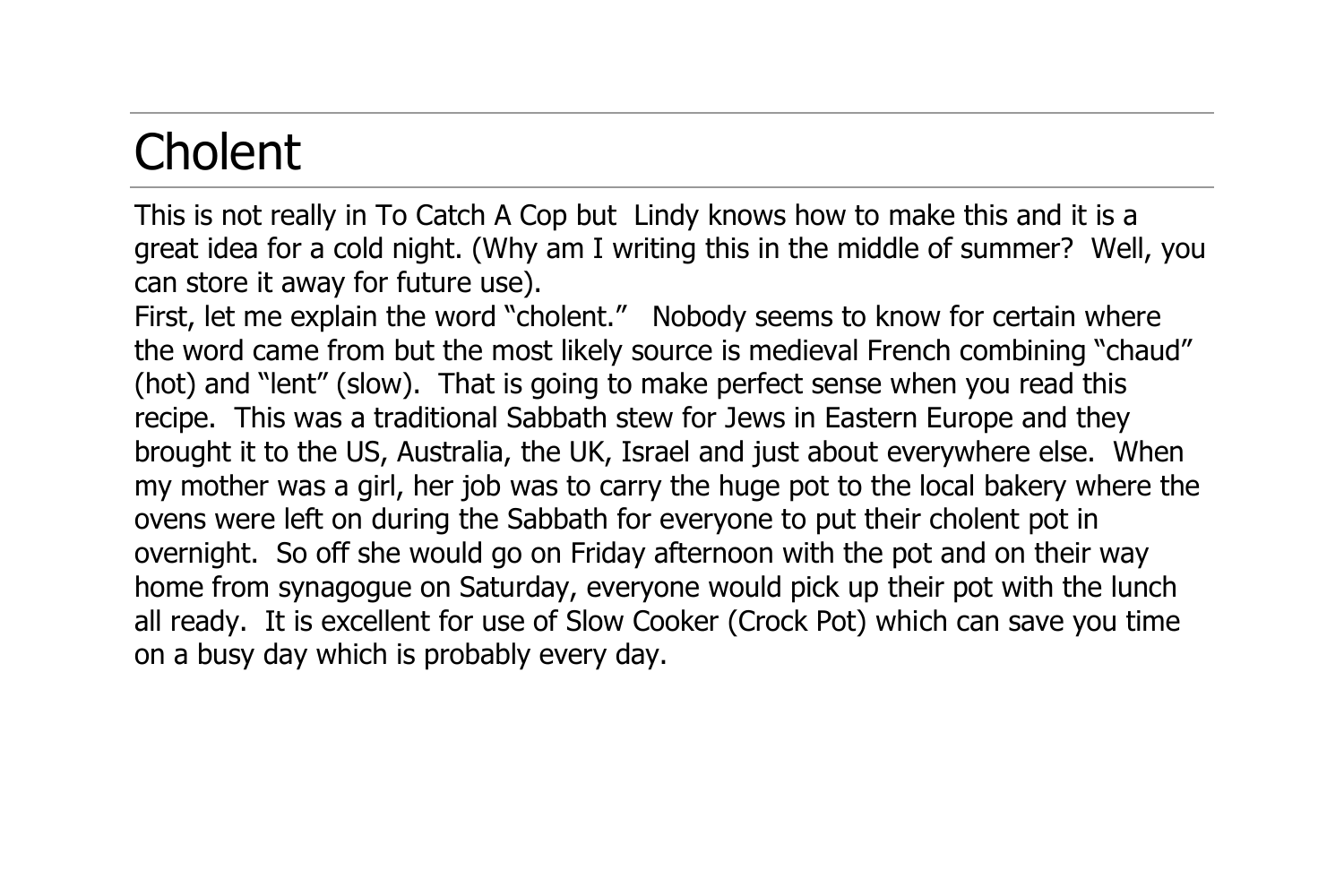

## **Ingredients:**

| $1\frac{1}{2}$ cups | Kidney Beans                    |
|---------------------|---------------------------------|
| $1\frac{1}{2}$ lbs  | Beef marrow bones               |
| 3                   | Medium sliced onions            |
| 2-3 minced          | Garlic cloves                   |
| 6-8                 | Medium potatoes                 |
| $2-3$ lbs           | Beef brisket                    |
| $\frac{1}{4}$ cup   | Pearl barley                    |
| 2 tsps              | Salt                            |
| 1 tsp               | Black pepper                    |
| Optional:           | Hardboiled eggs in their shells |